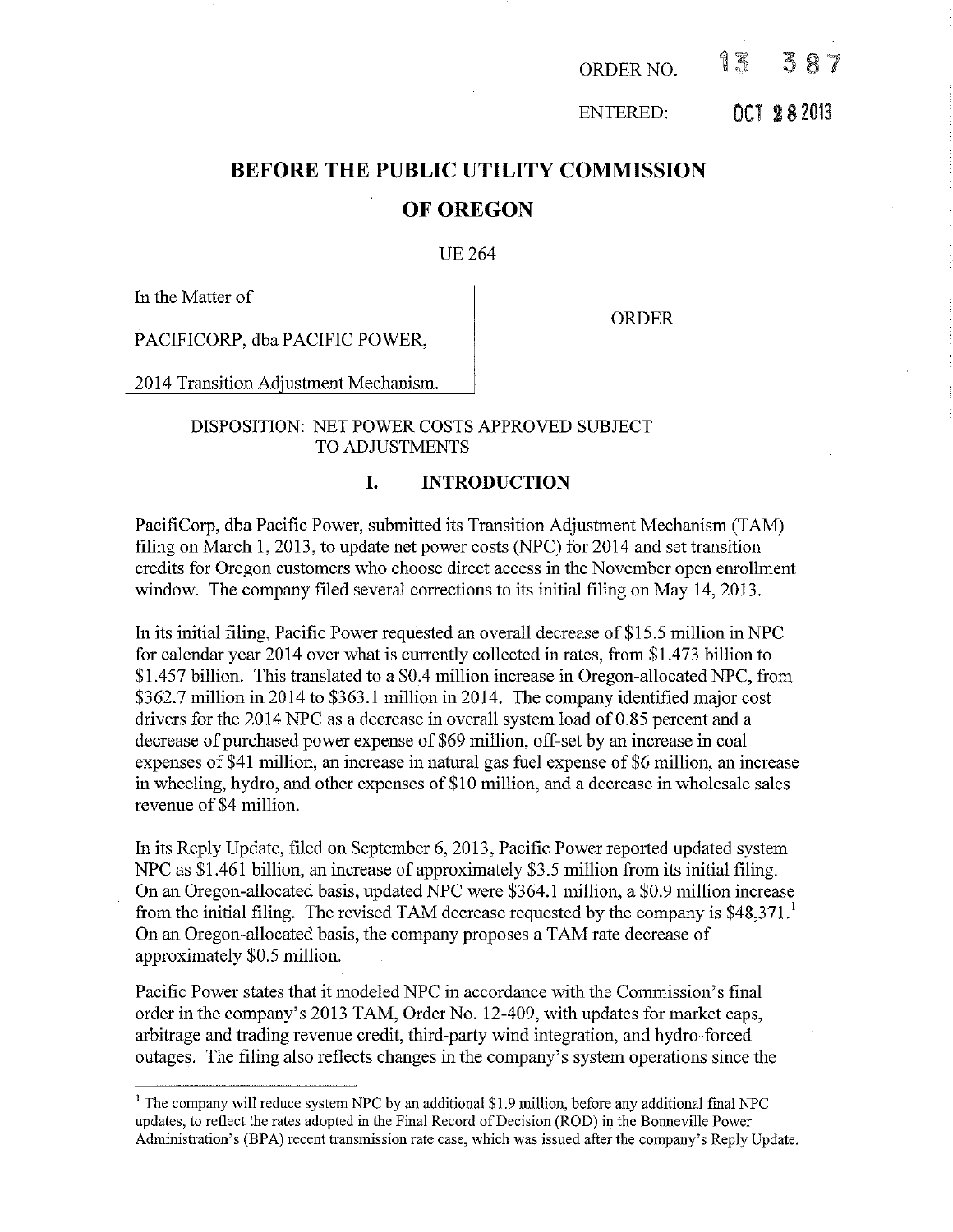2013 TAM, including the company's new 637 MW natural gas-fired generating plant (Lake Side 2), which is scheduled to come online during the test period, and the transfer of three generating facilities (Chehalis, Leaning Juniper, and Goodnoe Hills) from the BPA balancing authority area to Pacific Power's west balancing authority area.

In this order, we adopt proposed changes to the data used to model wind generation, to captive coal mine costs, and to the Jim Bridger heat rate. We reject other changes proposed by the parties.

# **II. PROCEDURAL HISTORY**

The Staff of the Public Utility Commission; Wal-Mart Stores, Inc. (Walmart); the Citizens' Utility Board of Oregon (CUB); Industrial Customers of Northwest Utilities (ICNU); and Noble Americas Energy Solutions LLC (Noble Solutions) filed opening testimony on June 4, 2013, and Pacific Power filed reply testimony on July 15, 2013. All parties filed pre-hearing memoranda in August, followed by post-hearing briefs in September.

# **III. DISCUSSION**

The parties propose six adjustments to Pacific Power's NPC calculation. In addition to the adjustments addressed more thoroughly below, Staff and CUB initially contested Pacific Power's proposed modeling of its interruptible contracts with three large industrial customers (Monsanto, Nucor, and US Magnesium). Pacific Power accepted the parties' objections, and agreed to forego further updates to the contracts at issue. Staff also initially claimed Pacific Power's hydro modeling did not reflect normalized conditions, but later withdrew its argument.

# **A. Wind Shaping**

Wind generation is currently included in Pacific Power's Generation and Regulation Initiative Decision (GRID) model, the hourly production cost model that the company has used in all its Oregon rate filings since 2002. Wind generation is included in GRID based on a "P50" forecast, which projects generation at a level that is expected to have an equal probability of over or under forecasting wind output in a given year. Historically, Pacific Power has input wind generation into GRID using the P50 forecast, divided into six four-hour blocks per day. Generation was flat over the four-hour block, and each period was the same for every day during a month.

In this case, Pacific Power has continued to use the P50 forecast approach for determining total wind generation, but used actual2011 energy output data from its owned and purchased wind facilities to shape hourly wind generation profiles. Pacific Power scaled actual generation levels up or down so that, when the output within the traditional four-hour blocks is averaged over the course of a month, it is the same as in the P50 forecast. In other words, the total energy output of the wind facilities is the same as the P50 forecast used in previous cases, but the shape of the generation varies on an

2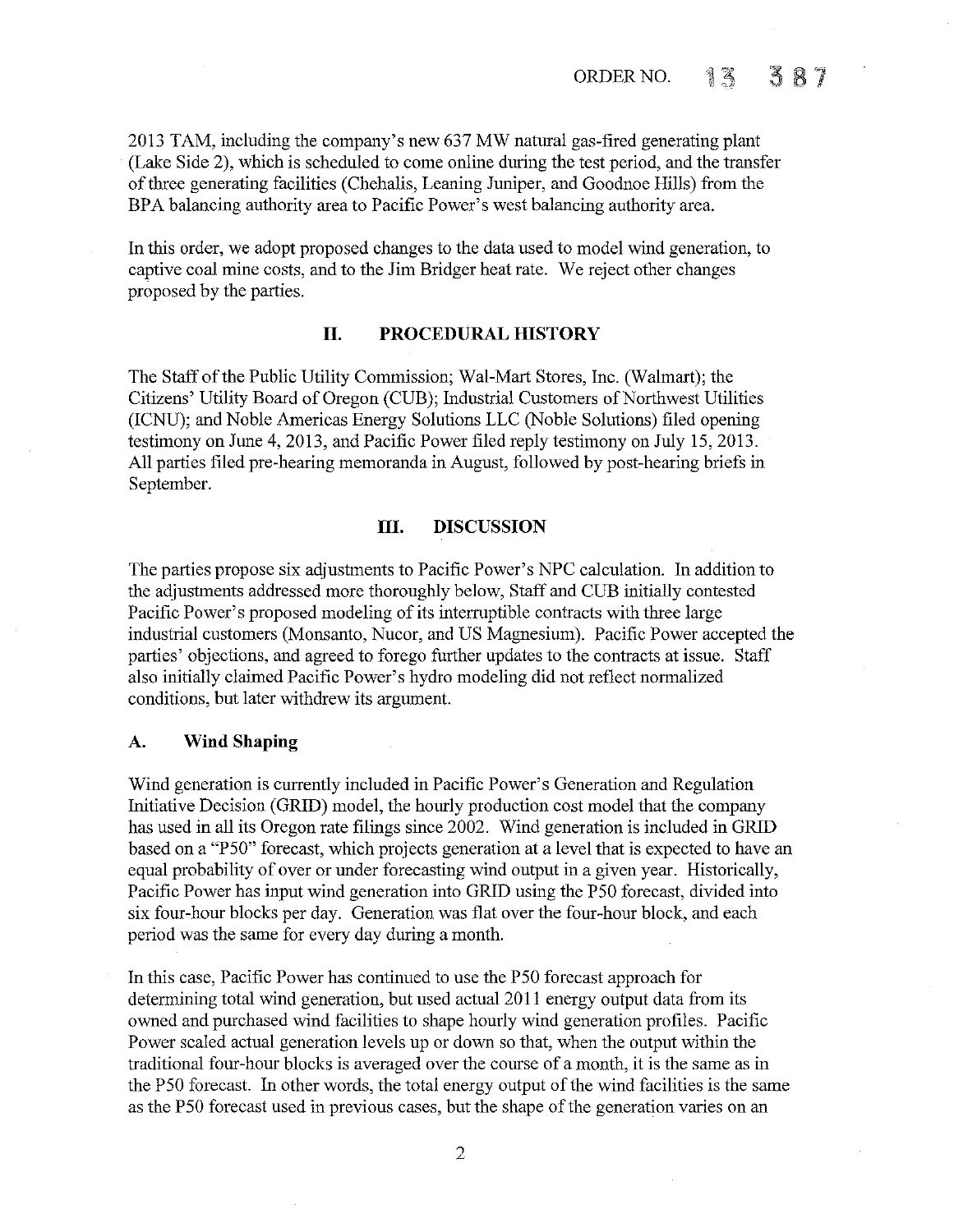hourly basis consistent with actual output during 2011. Removing this change reduces Oregon-allocated NPC by \$1.1 million.

# **1.** *Parties' Positions*

*a. Pacific Power* 

Pacific Power argues that its modeling changes to shape hourly wind generation profiles are consistent with ORS 469A.l20(1), which mandates recovery of costs to comply with Oregon's renewable portfolio standard, including costs to integrate, firm, or shape renewable generation. Pacific Power states that, because the design of the PCAM adopted in the company's 2012 general rate case effectively precludes recovery of wind shaping costs unless they are included in baseline NPC, it would be inconsistent with the cost recovery mandate in ORS 469A.l20(1) to indefinitely eliminate wind shaping costs from the TAM.

Pacific Power further explains that the use of a single year of data permitted it to create a pattern of wind generation that reflects the actual operations of the company's wind resources, while maintaining correlations between the various projects in the company's fleet. Pacific Power states that 2011 was the first year all of the company's owned wind resources were online for a full year.

*b. Staff* 

Staff takes no issue with continued use of the P50 method for forecasting probability of generation, and recognizes that the P50 method does not accurately reflect the intra-day variability inherent in wind generation. Although Staff believes some method to capture this variability would be an improvement, Staff does not believe it is proper to do so in this proceeding. Staff states the purpose of the TAM is to present a normalized projection of test year power cost and, as such, it is not intended to be a forecast.

In addition, Staff states that it is not persuaded that the use of one year's data is sufficient to present a normalized wind profile, given wind generation's high volatility. Staff proposes that the Commission engage in workshops with all interested parties, to develop needed improvements to the current model. With regard to Pacific Power's PCAM argument, Staff states that Pacific Power has not shown continuing to use the current methodology will result in a failure of cost recovery to the extent it would violate ORS 469A.l20(1).

c. *CUB* 

CUB states wind modeling for determining power costs is still in a state of development, and it would not be prudent to make any changes to the current method of modeling wind until further cooperative study which includes all parties to the wind issues. CUB shares Staff's concerns about Pacific Power's use on one year of data, as we do not know whether 2011 is a typical year or an outlier. CUB proposes a minimum of three years of data as a reasonable threshold for analysis. CUB requests that the company's proposed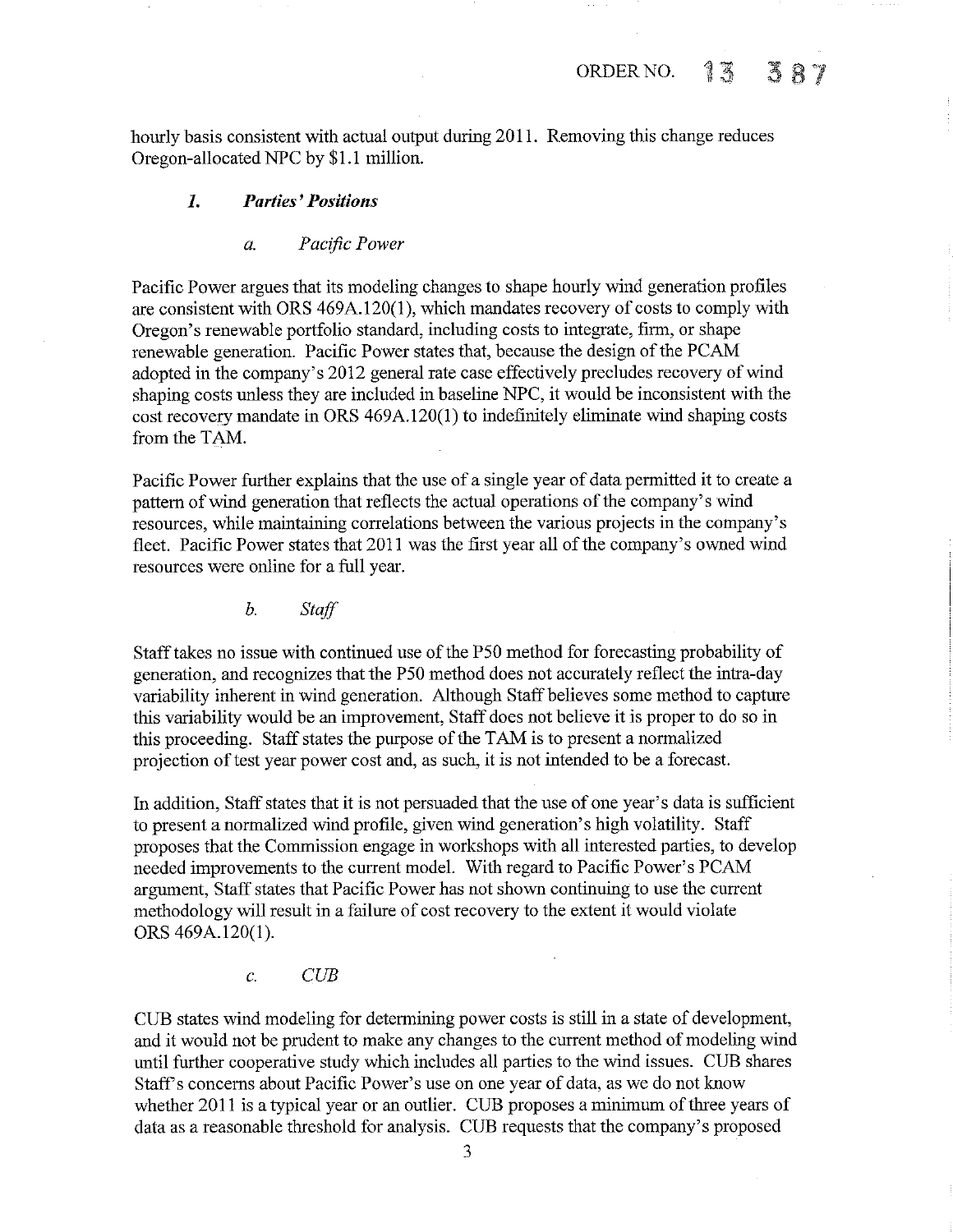methodology be denied until more evidence can be gathered to demonstrate that 2011 has reasonable predictive value, or until the company has gathered a larger data set.

*d. ICNU* 

ICNU states Pacific Power fails to support its proposal to reshape the hourly output of wind resources in GRID based on one year of historical data. ICNU argues Pacific Power has a history of dramatically overestimating its costs of wind integration, and that the company has not demonstrated that its current approach does not fnlly account for the costs of dealing with the variable output of wind resources.

In addition, ICNU notes Pacific Power did not supply the information supporting its change until its rebuttal testimony, depriving parties of the opportunity to properly examine it. ICNU adds that many of the parties that typically review the company's wind generation and wind integration cost estimates are not intervenors in this proceeding.

# *2. Resolution*

We adopt Pacific Power's proposed change. While it may be preferable to have multiple actual years of data for use in modeling wind generation profiles, Pacific Power's proposed change nevertheless represents an improvement over the company's current modeling methodology. Pacific Power currently inputs wind generation into GRID using six four-hour blocks per day, with generation flat within each block and across each fourhour period in any given month. Pacific Power proposes to leave total energy output of its wind facilities the same as that in previous P50 forecasts, but to use actual 2011 energy output data from its owned and purchased wind facilities to shape hourly wind generation profiles. We agree with Pacific Power that improving the granularity of its modeling by including actual hourly variation will represent a superior forecasting of the dispatch value of wind output than the flat blocks the company has used in previous TAM dockets.<sup>2</sup>

We acknowledge the concerns raised by Staff, CUB, and ICNU that one year of data may not properly represent future years, and that use of 2011 data may skew Pacific Power's modeling as it moves forward. The parties will be permitted to introduce evidence in Pacific Power's next TAM proceeding considering additional years of data as they become available. We will consider the data at that time.

 $2$  As demonstrated in PAC/100, Duvall/20, figure 3, the figure presented by Pacific Power in its direct testimony, while use of 2011 data results in the same total wind generation volume as the current P50 forecast, the wind profiles resulting from 2011 data better represent the volatility of wind generation. As **Pacific Power notes, this captures more of the cost impacts associated with intermittent wind generation.**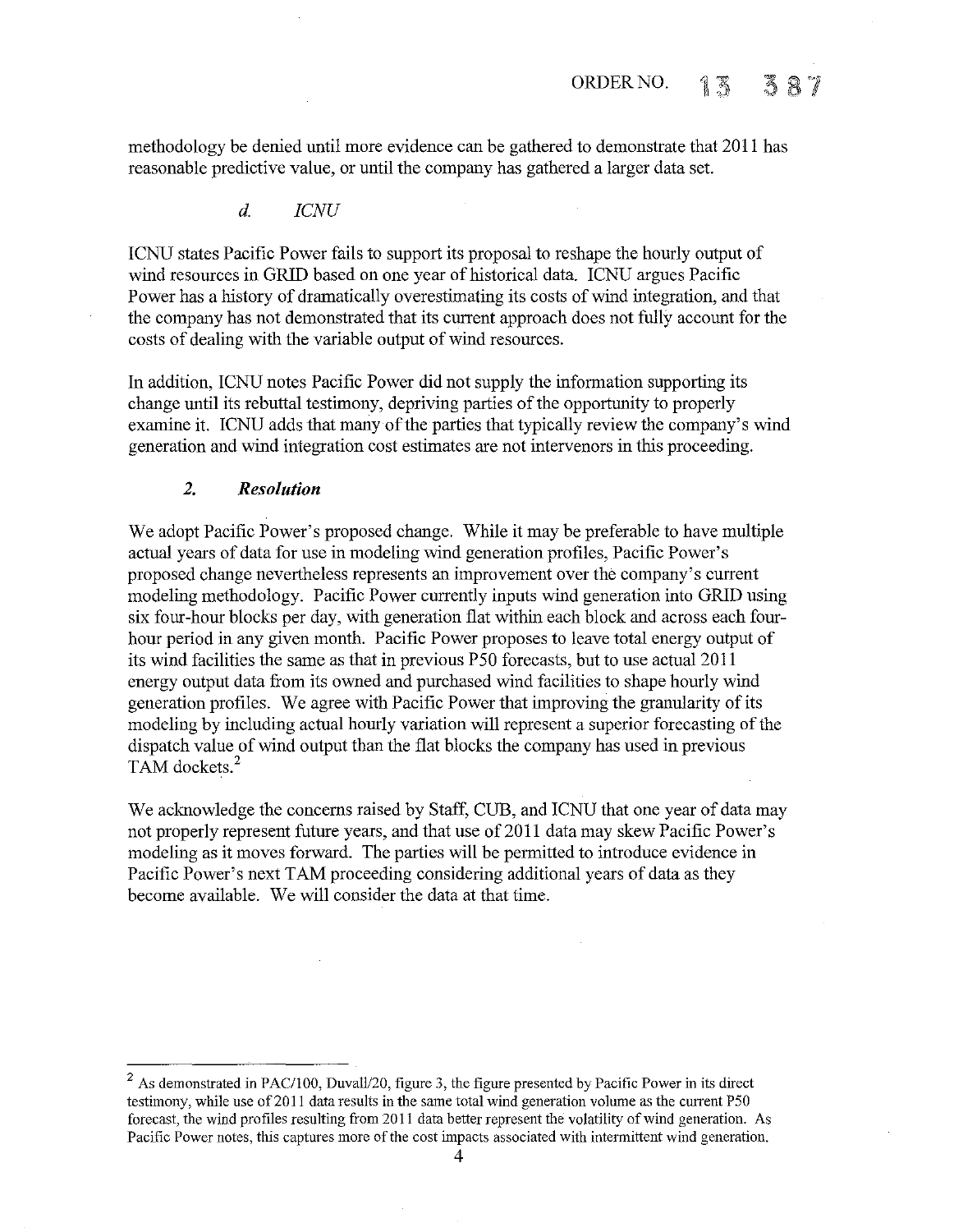# **B. Bridger Coal Expense**

Pacific Power supplies two-thirds of its fuel needs for the Bridger plant from affiliated Bridger *Coal* Company (BCC) facilities, with the remaining amounts supplied from thirdparty Black Butte coal contracts. The third-party fuel prices for Black Butte coal are less than the affiliate fuel prices for BCC coal.

# *1. Parties' Positions*

*a. ICNU* 

ICNU proposes that, under OAR 860-027-0048, BCC coal should be re-priced at the current contract price for Black Butte coal. ICNU relies on OAR 860-027-0048(4)(e), which governs affiliated transactions, stating:

When services or supplies (except for generation) are sold to an energy utility by an affiliate, sales shall be recorded in the energy utility's accounts at the approved rate if an applicable rate is on file with the Commission or with FERC. If services or supplies (except for generation) are not sold pursuant to an approved rate, sales shall be recorded in the energy utility's accounts at the affiliate's cost or the market rate, whichever is lower.

The rule defmes "market rate" as the "lowest price that is available from nonaffiliated suppliers for comparable services or supplies.<sup>53</sup> ICNU also criticizes Pacific Power for failing to capitalize on storage opportunities, and argues the Commission should adjust the amount the company is allowed to collect for what it claims are excessive and unwarranted BCC purchases. At a minimum, ICNU advocates that the Commission should expect Pacific Power to have minimized costs by filling Bridger capacity with the lowest price coal available; as a result, the Black Butte coal market rate should apply at least to the available excess capacity at the Black Butte mine and the full storage capacity at the Bridger plant.

### *b. Pacific Power*

Pacific Power states that OAR 860-027-0048 is an accounting rule, and that in practice, the Commission has always applied a cost-based standard to *coal* sales from affiliate mines, and has never adjusted the transfer price of coal from an affiliate mine in a ratemaking proceeding under the lower of cost or market standard (sometimes called the "LCM" standard).4 Pacific Power adds that the Commission adopted OAR 860-027-0048 specifically to prevent cross-subsidization between utilities and their affiliates, and that in the case of BCC coal, there is no possibility of cross subsidization: if BCC earns a margin over Pacific Power's authorized rate of return, BCC must credit this margin back to the company through a reduced transfer price.

<sup>3</sup> OAR 860-027-0048(l)(i). 4 *See* Pacific Power Reply Brief at 9, fu. 34.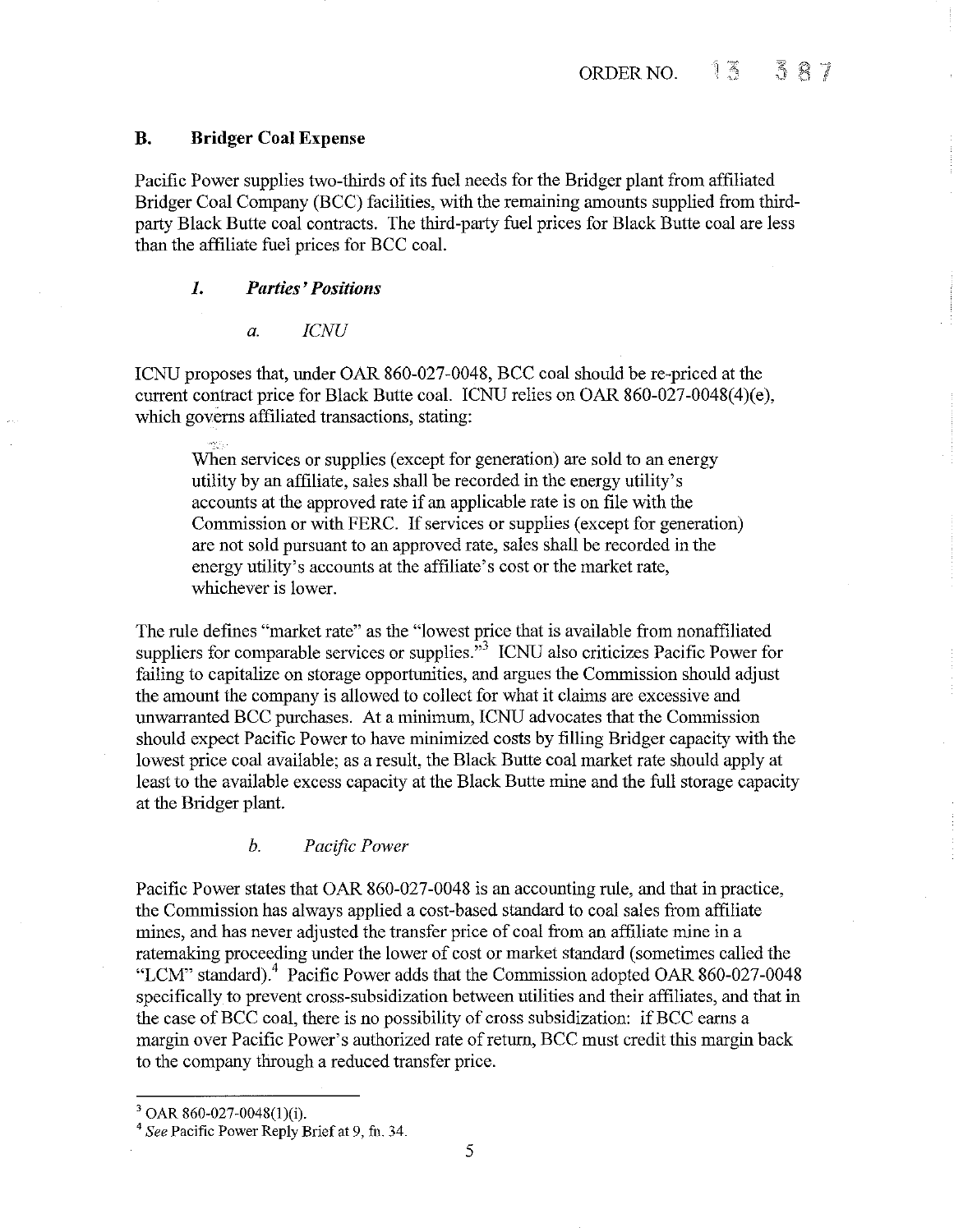Pacific Power argues the Commission's standard for cost recovery for BCC-supplied fuel to Bridger has always been whether the cost is objectively reasonable. Pacific Power notes the Commission has expressly approved the supply agreement between BCC and Bridger as "fair, reasonable and not contrary to the public interest."<sup>5</sup> Even if the lower of cost or market standard applies, Pacific Power states there is no lower price coal available from a non-affiliate in this case, because the Black Butte mine does not have sufficient excess capacity to supply the Bridger plant. Therefore, coal from the Black Butte mine is not available to replace BCC coal as required by the lower of cost or market rule.

# *2. Resolution*

We find that Pacific Power met its burden to show that its approach to coal supply for the Jim Bridger plant is "fair, just and reasonable."6 Pacific Power presented evidence that it supplies the Bridger plant with a blend of coal from its affiliate mine, BCC, and a thirdparty contract with the Black Butte mine. BCC and Black Butte mine prices have both fluctuated over the years, but viewed over the long term, have provided "a reasonably priced, stable supply of coal for the Bridger plant."<sup>7</sup> The company presented testimony regarding the scarce availability of lower cost market alternatives to BCC coal for 2014, and the complexity of determining how to assess and price those alternatives.<sup>8</sup> Pacific Power also presented testimony and briefs supporting the argument that this Commission has historically approached the company's affiliate transactions with a cost-based approach, and that in the case of BCC coal, there is no possibility of utility-affiliate crosssubsidization.<sup>9</sup> Pacific Power made a sufficient showing that its method for providing coal to the Bridger plant is fair, just and reasonable.

We now tum to ICNU's proposed adjustment to re-price BCC coal used to fuel the Bridger plant in 2014 at the 2014 contract cost of Black Butte coal. On the record presented in this docket, ICNU fails to persuade us to adopt its proposed adjustment.<sup>10</sup> ICNU argues that, under the LCM rule, Pacific Power "must record all of its BCC

<sup>&</sup>lt;sup>5</sup> See Pacific Power Opening Brief at 16, *citing In the Matter of PacifiCorp*, Docket No. UI 189, Order No. 01-472 at 2 (Jun 12, 2001).<br><sup>6</sup> See ORS 757.210; *see also In the Matter of Portland General Electric Company 2012 Annual Power Cost* 

*Update Tariff (Schedule 125},* Docket No. UE 228, Order No. 11-432 at 3 (Nov. 2, 2011 ), *citing In re PGE Application to Amortize the Boardman Deferral,* Docket No. UE 196, Order No. 09-046 at 7-8 (Feb 5, 2009) ("Once a utility has met the initial burden of presenting evidence to support its request, 'the burden of going forward then shifts to the party or parties who oppose including the costs in the utility's revenue **requirement.'").** 

<sup>&</sup>lt;sup>7</sup> Pacific Power Opening Brief at 12; *see also* PAC/600, Crane/10.<br><sup>8</sup> *See Id.* at 18-19, noting (1) the Black Butte mine lacks sufficient excess capacity to supply the Bridger plant; (2) BCC's costs compare favorably to the costs of coal supply from other mines in Wyoming, and (3) additional coal supply from Black Butte for 2014 would be priced higher than under the current contract price. *Id.*, citing PAC/600, Crane/10-13.<br><sup>9</sup> *See* Pacific Power Opening Brief at 17, fn. 84-86. <sup>10</sup> We note that ICNU waived the opportunity to cross-examine Pacific Power's witnesses, an opportunity <sup>10</sup>

that would have cured any perceived "ambush" by Pacific Power in its reply testimony. *See* ICNU Post-Hearing Response Brief at 3 ("the Company has essentially ambushed the parties by withholding substantive testimony").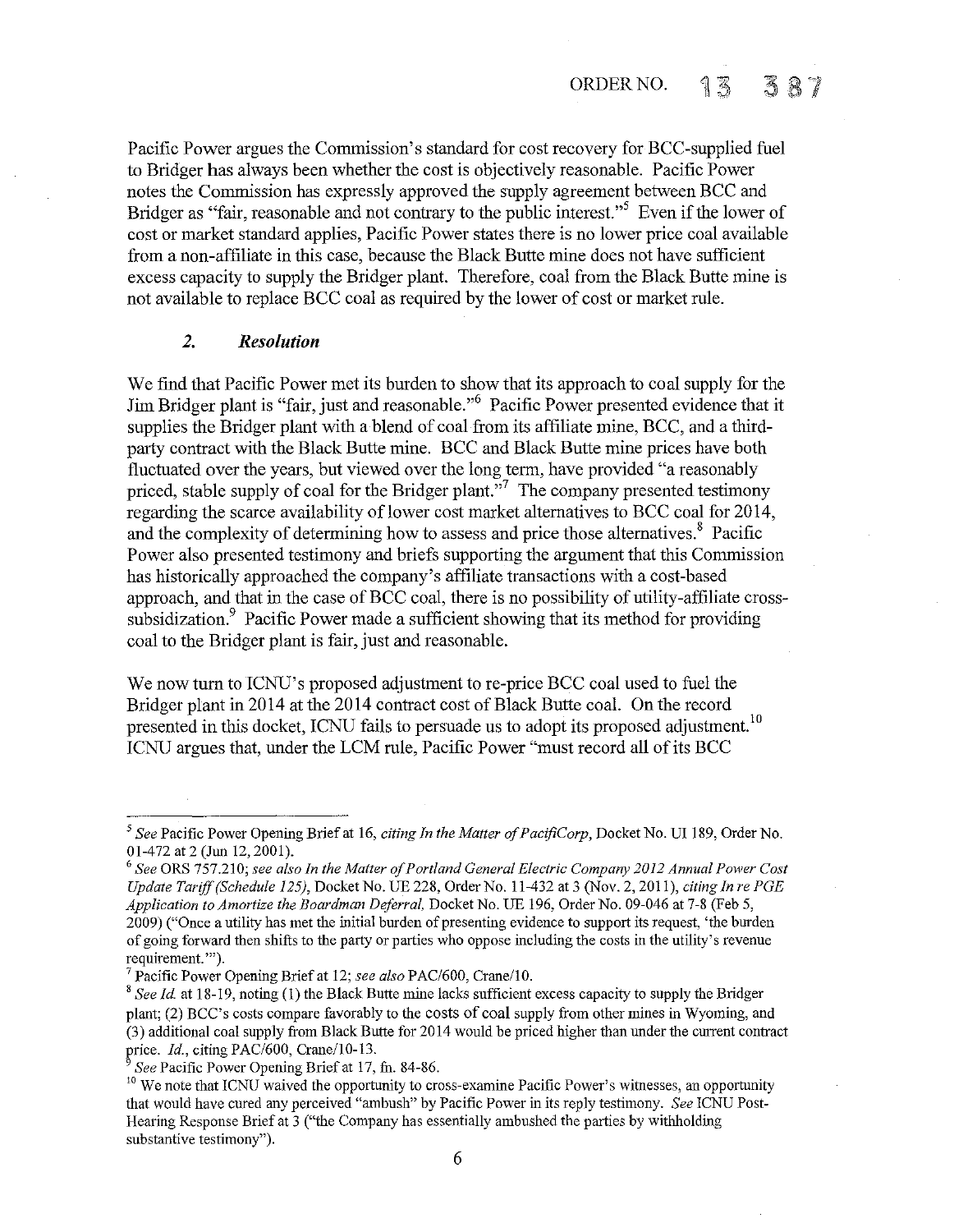purchases at the market rate, if BCC pricing exceeds the market rate."<sup>11</sup> In order for ICNU to prevail on this argument, it must articulate a persuasive market rate to be substituted for BCC pricing. However, Pacific Power raises a number of issues with ICNU's use of Black Butte coal as the comparable market price for BCC coal, arguing primarily that the LCM rule defines "market rate" as the lowest price *available* from nonaffiliated suppliers, and that in this case, no lower-cost, comparable market supplier exists for the 2014 rate period. 12 Pacific Power also contests ICNU's calculation, arguing that even if the company could obtain sufficient additional coal supply from Black Butte, the price would be higher than the current contract price, which is now several years  $old<sup>13</sup>$  In response, ICNU cites in its brief to the testimony of a Pacific Power witness in Utah, stating that Pacific Power intends to replace significant amounts of BCC supply with Black Butte coal in 2015-2017.<sup>14</sup> ICNU argues this strengthens its claim that Black Butte has sufficient capacity to supply Bridger with coal at prices below BCC's. Pacific Power counters that ICNU selectively quotes from and misrepresents the company's Utah testimony.: We fmd ICNU's use of the 2014 contract cost of Black Butte coal as a substitute for BCC coal under the LCM rule to be unpersuasive in this docket. We reject the proposed adjustment.

However, we adopt the proposal, endorsed by Staff, CUB, and Pacific Power, for the company to prepare a periodic fuel supply plan that compares affiliate mine fuel supply to other alternative fuel supply options, including market alternatives, to facilitate implementing prudence and affiliate transaction standards in future rate proceedings.

# **C. Adjustments to Captive Coal Mine Costs**

### *1. Parties' Positions*

*a. Staff* 

Staff proposes what it calls a "rate-case type adjustment" to certain itemized operations and maintenance costs related to the Bridger and Deer Creek affiliated captive coal mines. Staff proposes to disallow 100 percent of the costs for management overtime, and 50 percent of the costs for management bonuses. Staff's proposal results in an Oregonallocated decrease of approximately \$460,000.

Staff states that its proposed adjustments are consistent with prior Commission policy. Staff argues the activities Pacific Power describes that generated the overtime costs at issue are typical costs, and there is no reason to depart from prior Commission precedent for their disallowance. With regard to bonuses, Staff followed Commission precedent to share the costs between ratepayers and shareholders. To the extent the company's Annual Incentive Plan (AlP) results in management employees receiving more than base

<sup>&</sup>lt;sup>11</sup> ICNU Prehearing Memorandum at 7.

<sup>&</sup>lt;sup>12</sup> See Pacific Power Reply Brief at 10, citing PAC/600, Crane/11.<br><sup>13</sup> See Pacific Power Opening Brief at 18-19.<br><sup>14</sup> See ICNU Post-Hearing Response Brief at 10-11.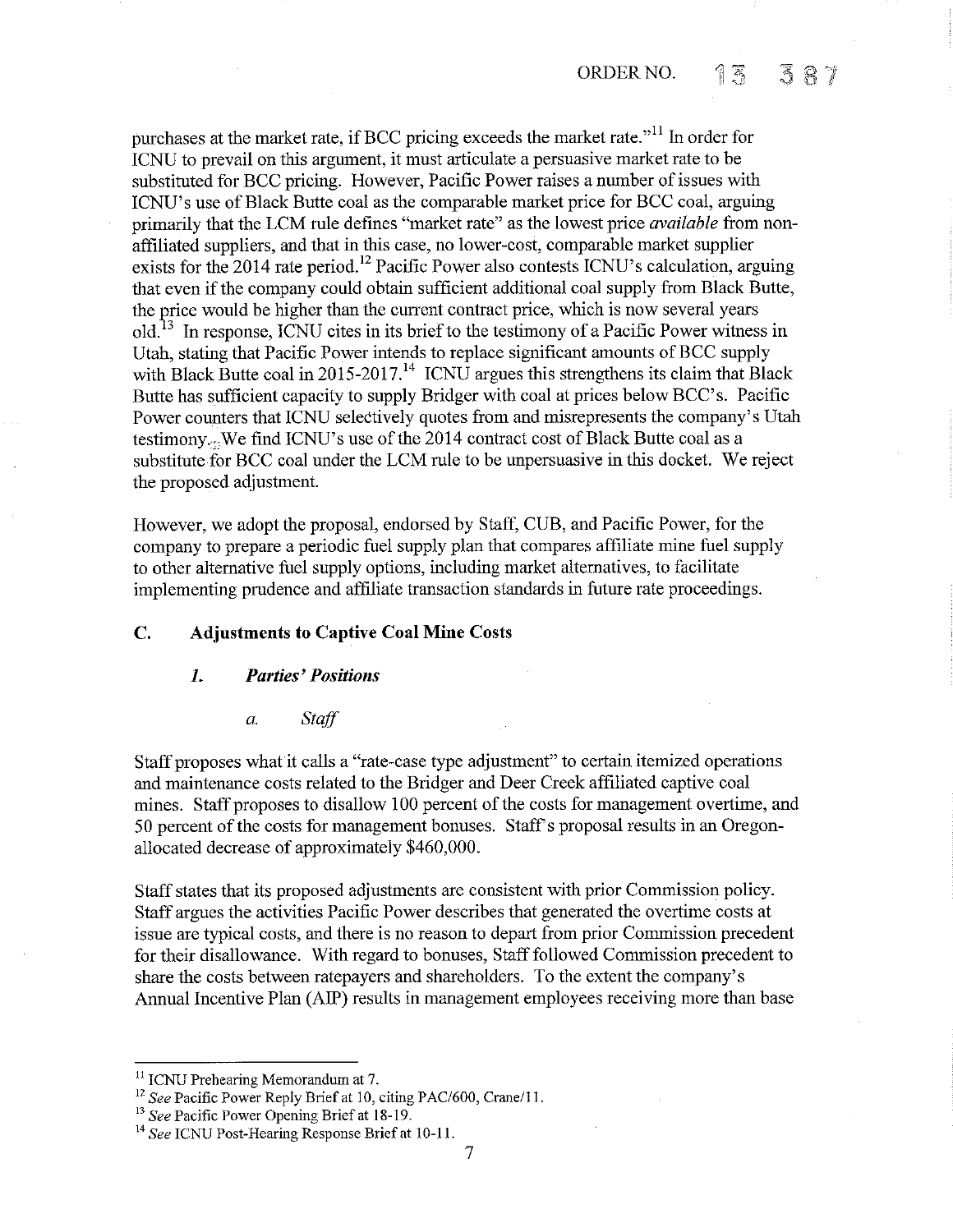salary based upon good performance, Staff views them as bonuses and they should be treated accordingly.

### *b. Pacific Power*

Pacific Power argues Staff's citation to precedent is not on point, because Staff does not identify any cases where the Commission authorized the adjustments proposed here for affiliated mines. Pacific Power notes that the overtime expenses at issue here were required to ensure, as a safety measure, the presence of front-line supervisors during additional weekend shifts, as well as coverage for vacation or absenteeism. Pacific Power argues Staff's "bonus" adjustment should likewise be rejected, because the company's AlP is not a bonus plan, but rather an integral part of employee compensation.

#### *2. Resolution*

At the outset, we clarify that Staff's proposal seeks an adjustment to coal supply costs through the reduction of O&M costs at the Bridger and Deer Creek mines. We also acknowledge that the orders cited by Staff generally address adjustments to O&M costs in general rate case proceedings.

Nonetheless, we agree with Staff that our precedent, particularly Order No. 10-022, in which we reaffirmed the proposal "that 100 percent of officer bonuses and 50 percent of annual incentive plan bonuses be removed from rates," should be applied here to reduce the costs of coal supplied by these mines.<sup>15</sup> As noted in its reply testimony, Pacific Power itself requires supervision of represented employees during all shifts, and the management personnel at its affiliate mines are eligible for the same AlP as that offered to the rest of the company. We are not persuaded that employees of an affiliate who are eligible for the same employee incentive plans offered to the rest of the employees of Pacific Power, and who are subject to supervision requirements imposed by Pacific Power, should nonetheless be treated differently with respect to sharing of bonuses and overtime expense.

# **D. Jim Bridger Heat Rate Improvement**

#### *1. Parties' Positions*

#### a. *ICNU*

lCNU seeks an adjustment to Pacific Power's power costs modeling to reflect an efficiency improvement to one of its generating facilities.<sup>16</sup> ICNU explains that, in the company's pending general rate case, docket UE 263, Pacific Power seeks cost recovery for an estimated \$31 million for an efficiency upgrade to its Jim Bridger 2 facility.

<sup>&</sup>lt;sup>15</sup> See In the Matter of PacifiCorp, dba Pacific Power, Request for a General Rate Revision, Docket No. 10-022 at 11 (Jan 26, 2010).

<sup>&</sup>lt;sup>16</sup> ICNU also argued in its testimony that Pacific Power's use of a full 48 months to develop an adjustment to the heat rate for Bridger I improperly diluted the improved efficiency from a May 2010 upgrade. However, as we discuss further below, ICNU abandoned that argument in its pre-hearing brief.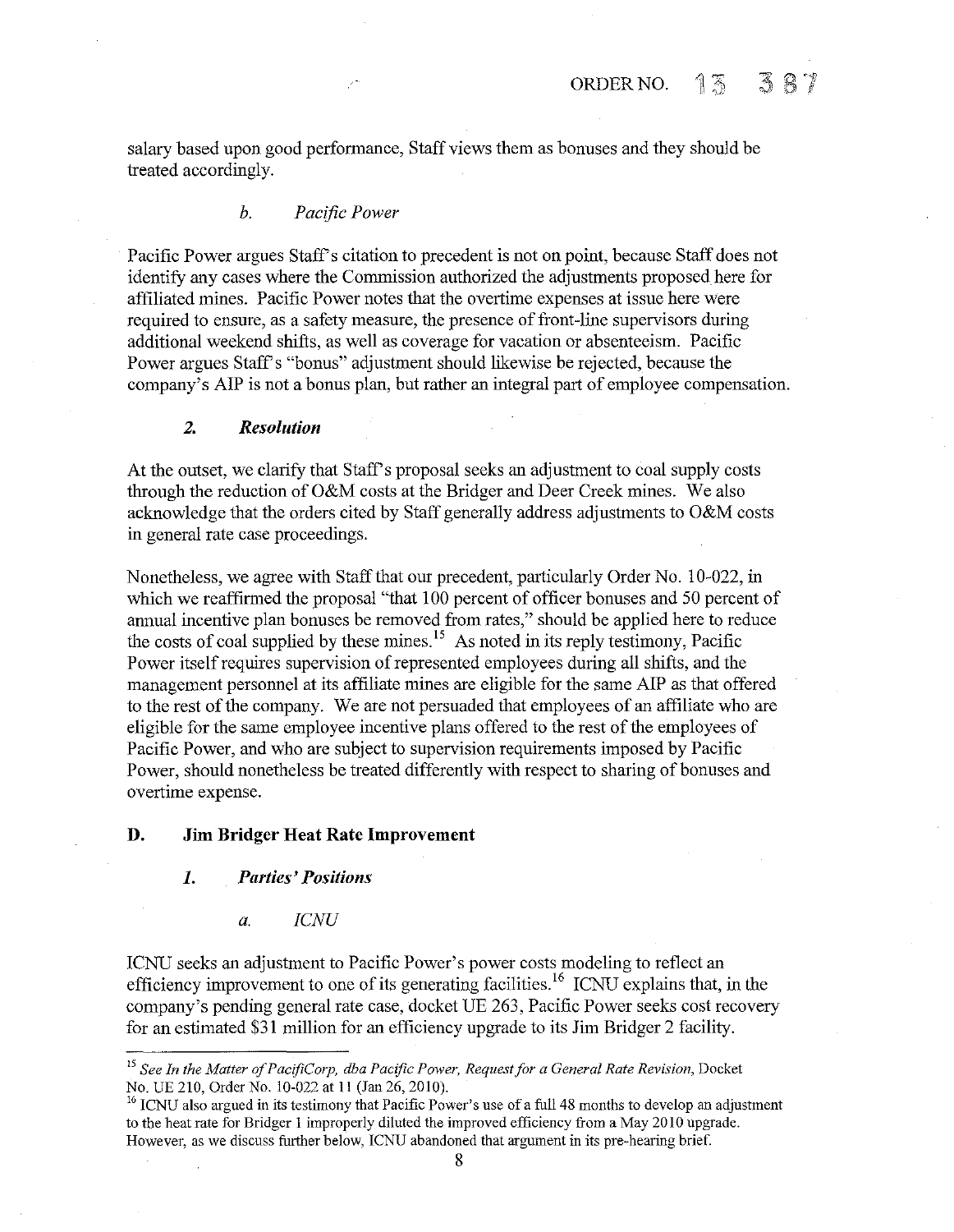ICNU states that that the primary benefit of the project is an increase in generating capacity, with no additional fuel requirement to maintain maximum output.

ICNU argues Pacific Power improperly excluded these efficiency improvements to Bridger 2 from its power cost modeling in this case. In order to correct that error, ICNU proposes to impute, for Bridger 2, the average heat rate for Bridger I since the Bridger 1 's turbine was upgraded in May 2010. Based on the company's testimony in docket UE 263 and responses to data requests in this docket, ICNU states that Pacific Power anticipates the Bridger 2 upgrade to produce similar heat rate improvements as those obtained at Bridger I.

ICNU notes that Pacific Power traditionally estimates heat rates in its GRID model based on the most recent 48-month period. Using that method here, however, the efficiency improvements to Bridger 2 would not be fully reflected until2015, although customers would already have been paying for the capital improvements. To remedy this, ICNU argues Bridger 1's known, measurable, post-upgrade average heat rate should be used to model power cost costs for Bridger 2 for 2014.

# *b. Pacific Power*

Pacific Power contends that ICNU's proposed adjustment is contrary the company's traditional practice, to the parties' stipulation in the company's 2011 TAM, docket UE 216, and ICNU's arguments in that docket. Pacific Power also contends the adjustment is speculative.

Pacific Power explains that 48 months of historical data is used because it aligns with the historical period used to normalize other thermal attributes in the company's filing, specifically forced and planned outage rates, which typically cycle every four years. Pacific Power states using only the period immediately following an outage would understate the normalized heat rate.

Pacific Power notes that in docket UE 216, the company proposed incremental increases to heat rates for three units, to reflect the addition of emissions control systems. ICNU objected to that adjustment, arguing it would open a "can of worms" to make ad hoc adjustments to address the expected or assumed reliability benefits of a new investment. 17 For that and other reasons, the stipulation subsequently adopted in that docket specifically requires the use of a 48-month average for derivation of heat rates in the company's TAM filings. As part of a stipulated settlement in docket UE 216, the company agreed that, absent a change in facts or circumstances identified by the company, it would rely on the traditional analysis of four years of actual data to derive heat rate inputs. Pacific Power notes that it has abided by this agreement despite additional reductions in net generation related to capital improvements at its plants. Finally, Pacific Power states that ICNU's adjustment is speculative, because Bridger Units I and 2 did not undergo the same type of turbine upgrade.

<sup>17</sup> PAC/100, Duvall/22, *citing* Docket No. UE 216, ICNU/100, Falkenberg/54.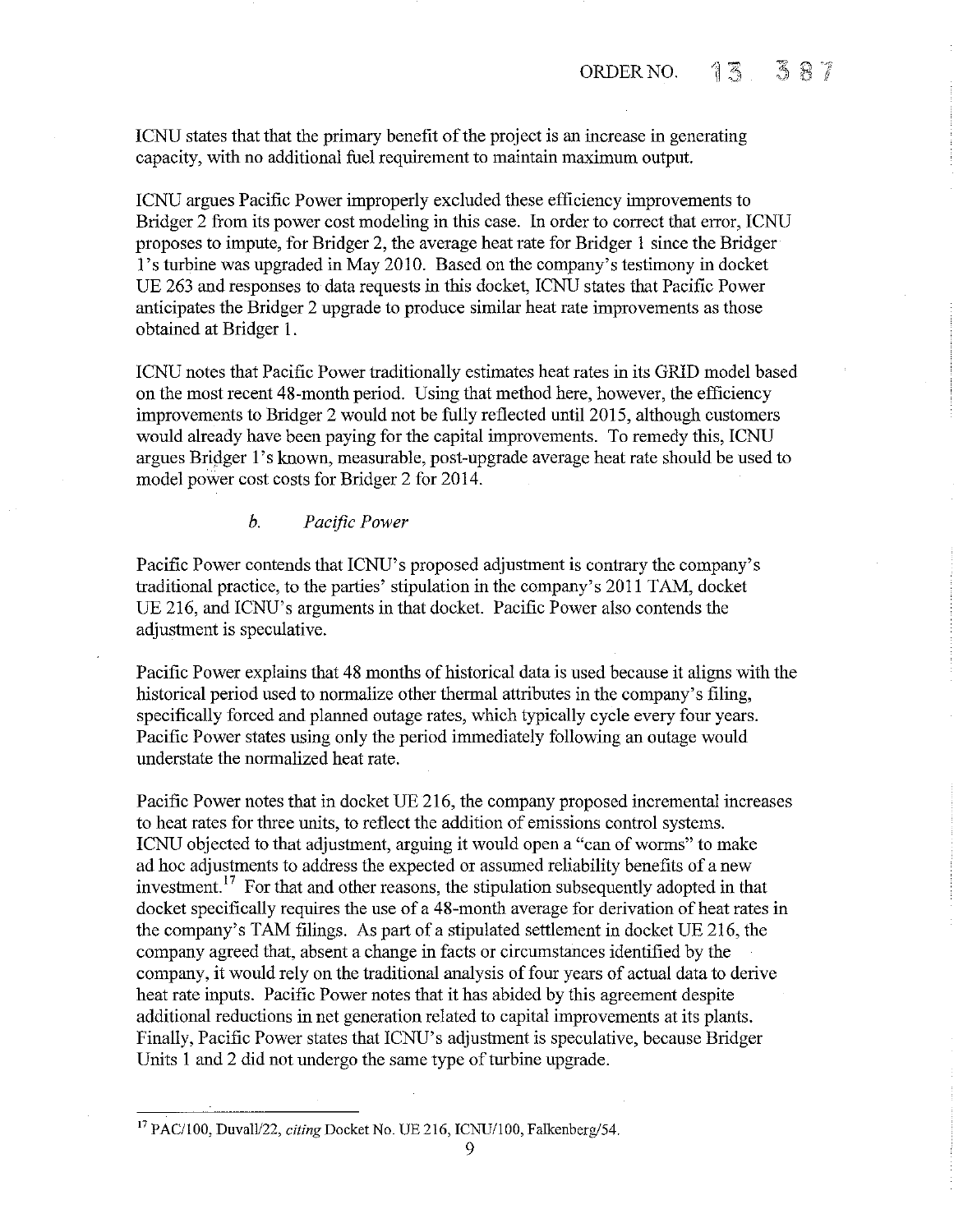# *2. Resolution*

We find that ICNU's proposed adjustment results in a more accurate assessment of the heat rate at Bridger 2, and we adopt the proposed adjustment. Pacific Power has accurately described the order we issued in docket UE 216, adopting the parties' stipulation that the company would rely on a four-year analysis to derive heat rate inputs *absent a change in facts or circumstances18* In this case, however, ICNU has presented us with a change in circumstances, namely, the efficiency improvements resulting from the Bridger 2 turbine upgrade. We agree with ICNU that accurate net power cost modeling should include timely integration of these benefits, and direct Pacific Power to use the average heat rate for Bridger Unit 1 since that unit's turbine upgrade for power cost modeling purposes for Bridger Unit 2 for 2014.

ICNU presented testimony in this docket proposing a similar heat rate adjustment should be made for Bridger 1, explaining that Pacific Power's use of a full 48 months of data improperly diluted the improved efficiency at that plant resulting from a May 2010 upgrade. ICNU, however, abandoned that argument in its pre-hearing brief. Although ICNU's reasoning that we adopted for the upgrade at Bridger 2 applies equally to the upgrade at Bridger 1, we will not adopt an adjustment when a utility had no opportunity to respond to legal arguments in favor of that adjustment. Parties must clearly present all proposed adjustments in their briefs. As a result, we decline to adopt any purported adjustment proposed in ICNU's testimony regarding net power cost modeling for Bridger 1.

# **E. Calculation Methodology**

Pacific Power's transition adjustment charges or credits direct access customers the difference between Pacific Power's net power cost, as reflected in Schedule 201, and the estimated market value of the electricity that is freed up when a customer chooses direct access service. The transition adjustment is calculated using the GRID model. The estimated market value of the electricity that is freed up when a customer chooses direct access service is determined by running two system simulations: one with Pacific Power serving direct access load, and one with the company not serving direct access load. These simulations are run assuming direct access occurs in 25 MW decrements, which are shaped using the load shape of the rate schedule being analyzed for purposes of determining its Schedule 294 or Schedule 295 credit or charge. The difference between the two scenarios is used to calculate the impact on Pacific Power's total system, which is then used to determine the weighted market value of the energy freed up due to direct access. The weighted market value of the energy is then compared to the customer's price under Schedule 201 to determine the credit or charge.

<sup>&</sup>lt;sup>18</sup> See In the Matter of PacifiCorp, dba Pacific Power, 2011 Transition Adjustment Mechanism, Docket No. UE 216, Order No. 10-363, Appx A at 3-4 (Sept 16, 2010) (adopting stipulation providing that, "absent **a change in facts or circwnstances identified by the Company," Pacific Power"\* \* \*will not implement**  adjustments for scrubbers or other capital projects, but instead will rely on the traditional analysis of four years of actual data to derive the heat rate inputs").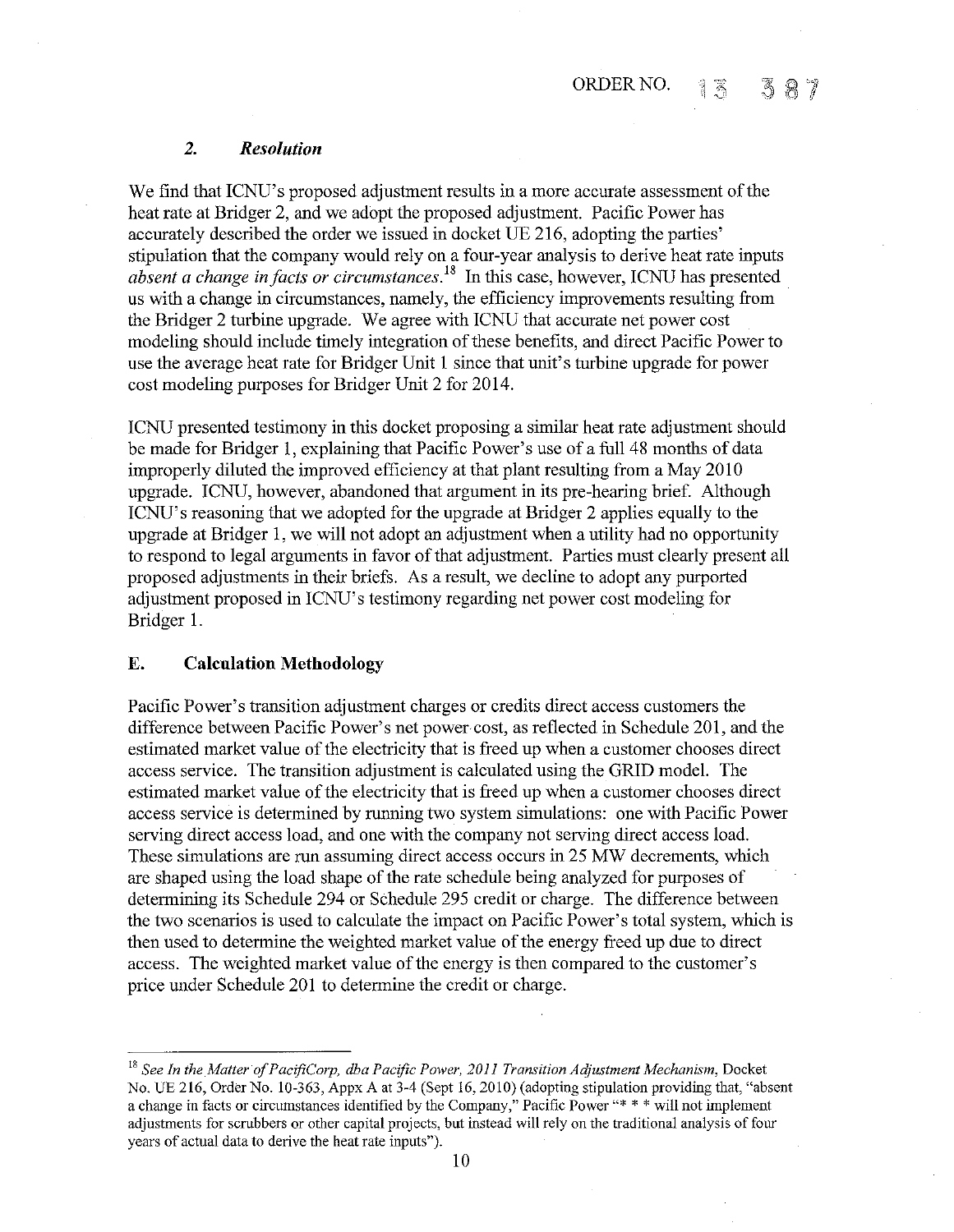## **1.** *Parties' Positions*

### *a. Noble Solutions*

Noble Solutions argues Pacific Power's use of the GRID model, which produces a valuation of energy freed up by direct access that is based on a blend of market prices and thermal generation costs, violates our rules and results in an artificially under-market energy valuation that drives customers away from the company's direct access program. Noble Solutions states that because the incremental cost of thermal generation is typically less than market prices, blending market prices and thermal costs produces a lower valuation of freed-up energy. To remedy this, Noble Solutions argues Pacific Power should calculate transition adjustments using the value of energy freed up by direct access, as measured directly from the company's projection of market prices at the California-Oregon Border and Mid-Columbia trading hubs.

Noble Solutions notes our rules require Pacific Power to measure the value of freed-up power at the projected cost of market power, because the rules assume that Pacific Power should be able to dispose of the energy freed-up by direct access through market transactions, thus warranting the use of projected market prices to value freed up energy.<sup>19</sup> Noble Solutions notes that Portland General Electric Company calculates its transition adjustment by a simple comparison to projected market prices, and also includes a credit for BPA transmission freed up by direct access customers, resulting in a much higher customer participation rate than Pacific Power's.

Noble Solutions maintains this is a new argument, resulting from the Commission's decision in the 2013 TAM to permit Pacific Power to stop relaxing market caps by 25 MW for the purpose of determining the transition adjustment. Noble Solutions states the market cap relaxation is directly tied to the logic of the transition adjustment exercise that assumes a 25 MW incremental market demand for direct access power has been created. Noble Solutions states that failing to relax market caps in this assumed situation rigs the result in advance, to the detriment of direct access customers, and warrants our reconsideration on this issue.

### *b. Walmart*

Walmart supports Noble Solutions' argument that GRID underestimates the market value of freed-up energy resulting from direct access load leaving Pacific Power's system, resulting in transition charges that present an economic barrier to customers seeking direct access service.

<sup>19</sup>*See* Noble Solutions Response Brief at 2-3, *citing* OAR 860-038-0005(42) ('"Ongoing valuation' means **the process of determining transitions costs or benefits for a generation asset by comparing the value of the**  asset output at projected market prices for a defmed period to an estimate of the revenue requirement of the asset for the same time period"); OAR 860-038-0140 (stating that an electric company will "use an ongoing valuation method to determine the transitions costs or transition credits applicable to Oregon cost-of**service consumers until otherwise directed by the Commission").**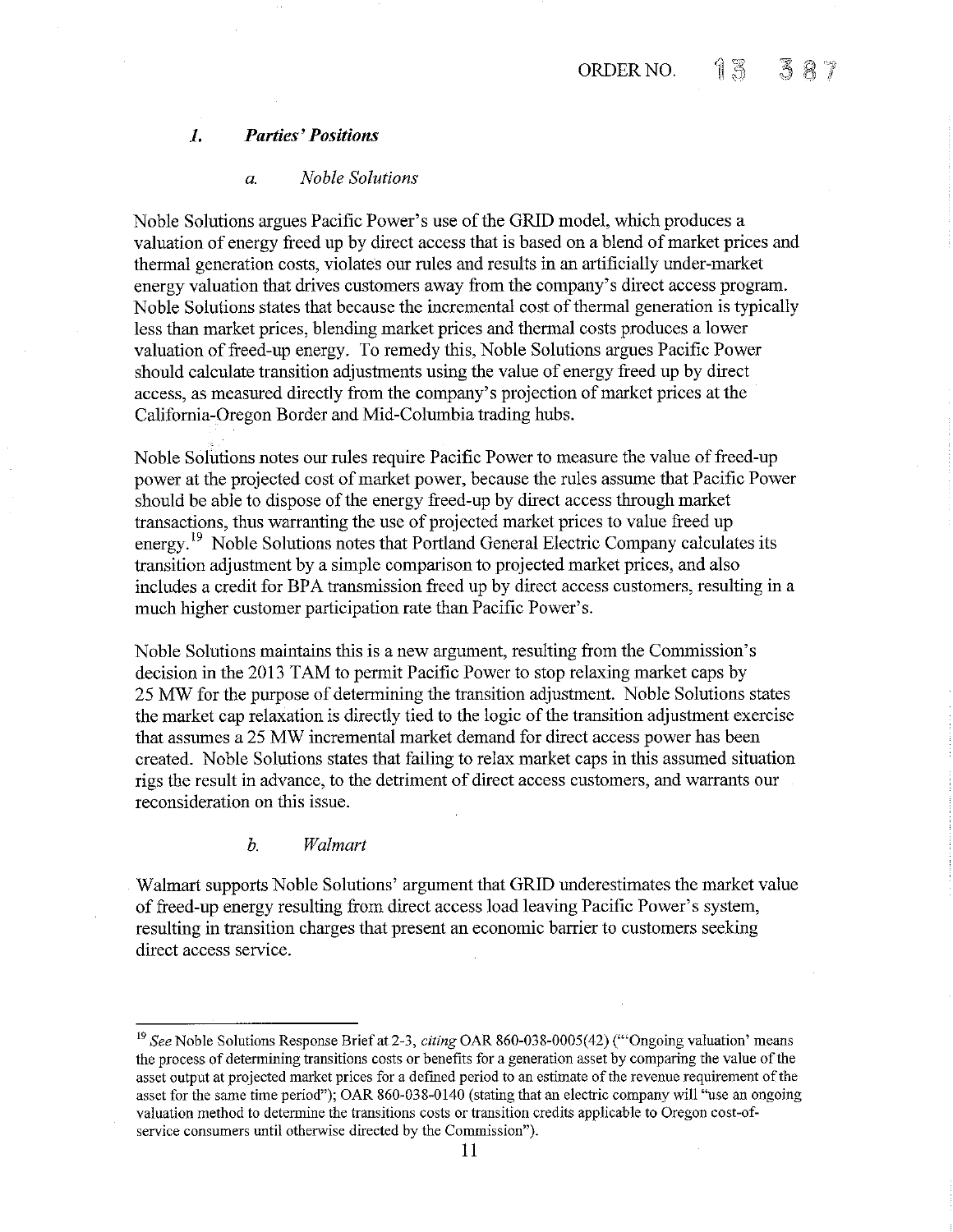# *c. Pacific Power*

Pacific Power states that it has relied on GRID to calculate the transition adjustment in every TAM filing from 2005 to the present. Pacific Power states relying exclusively on market prices would result in an inflated transition adjustment and illegal cost shifting to non-participating customers. In the 2013 TAM, the Commission approved Pacific Power's proposal to eliminate the relaxation of GRID's market caps when calculating the transition adjustment, concluding that GRID's market caps are designed to approximate liquidity restraints that exist in the markets in which Pacific Power transacts, and that relaxing market caps would result in an overestimation of the value of freed-up energy. Noble Solutions' complaints about a GRID-based approach are also inaccurate. Pacific Power notes that using the Commission-approved method demonstrates that the modified GRID run used to calculate the transition adjustment is based almost entirely on market prices (99 percent for heavy load hours and 92 percent overall). It is only during light load hours that 16 percent of the transition adjustment is based on the costs of thermal generation.

### *2. Resolution*

We agree with Pacific Power that we have addressed the use of GRID to calculate the transition adjustment in previous dockets, and we decline to adopt Noble Solutions' proposed change in this docket. As Pacific Power notes, we considered, and rejected, a market price approach in favor of using differential GRID runs to value the loss of direct access load in docket UM 1081.<sup>20</sup> In a subsequent Pacific Power rate case, docket UE 179, we noted our previously stated goal that a transition adjustment "will value utility resources impacted by direct access based on actual, appropriate operational responses." At the time we decided docket UE 179, we had adopted an interim TAM for Pacific Power, and we directed the parties to "work toward developing a TAM that values resources affected by direct access using actual, appropriate operational responses." ICNU then advocated for a "market-plus" approach, and objected to the use of GRID because it "does not capture the value" of freed-up resources. We rejected ICNU's position, and adopted the GRID-based TAM proposed by Pacific Power. As we noted at the time, the "purpose of the TAM is not to promote direct access," but rather "to capture costs associated with direct access, and prevent unwarranted cost shifting."<sup>21</sup>

In the case of Pacific Power, we agree that relying solely on a forecast of prices in a major, formally constituted electricity market may not accurately reflect an actual estimate of direct access costs, because Pacific Power's utility operations "are complex and multidimensional. As demonstrated by GRID modeling, [Pacific Power] operates an integrated, multi-state utility that has numerous and geographically diverse energy and

<sup>20</sup>*In the Matter of Public Utility Commission of Oregon Investigation into Direct Access Issues for Industrial and Commercial Customers Under SB 1149,* Docket No. UM 1081, Order No. 04-516 (Sept 14, 2004).

<sup>21</sup>*In the Matter of Pacific Power* & *Light Company Request for a General Rate Increase in the Company's Oregon Annual Revenues,* Docket No. UE 170, Order No. 05-1050 at 20-21 (Sept 29, 2005).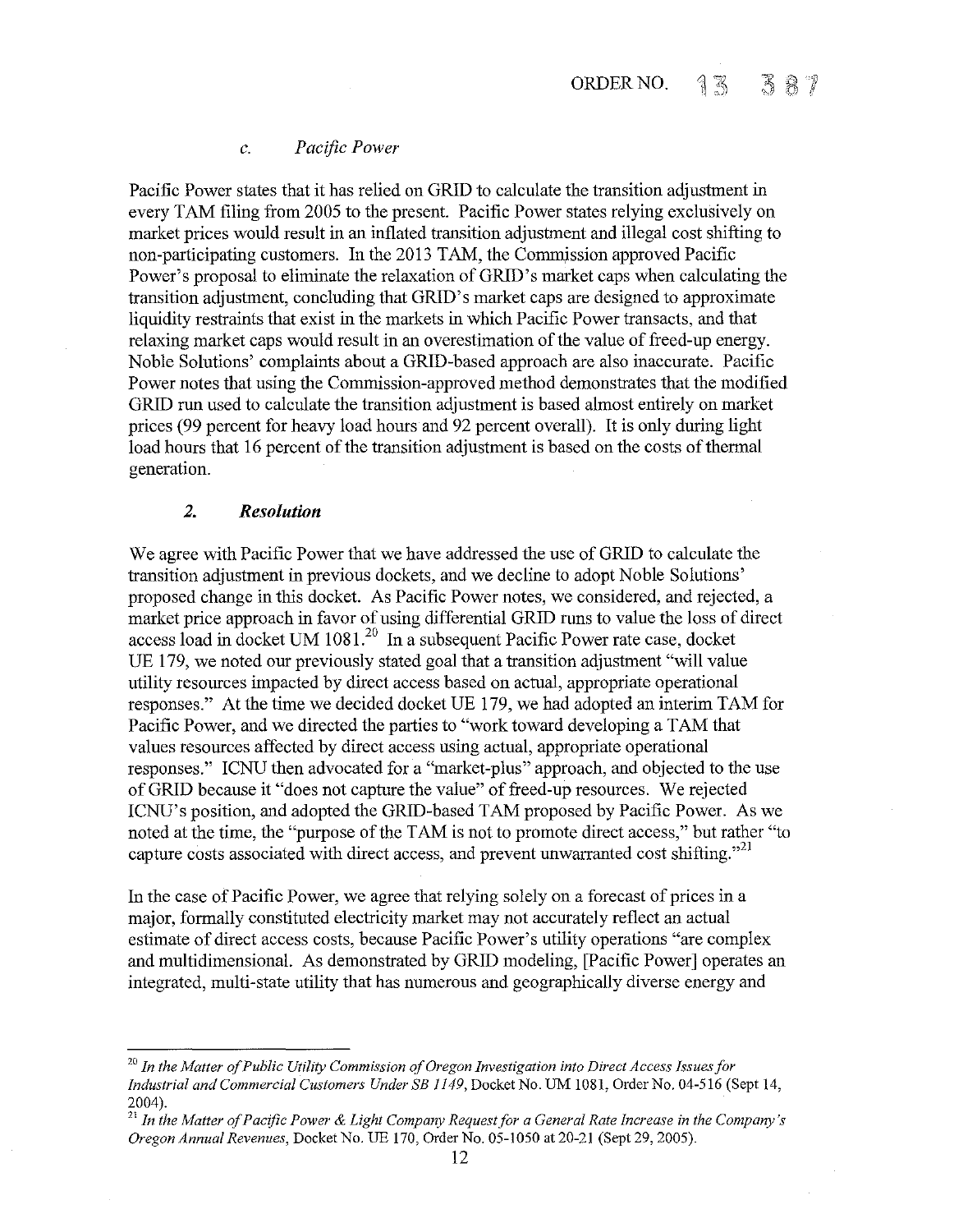transmission resources."<sup>22</sup> Our elimination of the relaxation of market caps in the 2013 TAM was intended to improve the accuracy of GRID calculations, not to trigger a new review of the merits of GRID. We decline to adopt Noble Solution's proposed change.

# **F.** BPA Transmission Credit

# **1.** *Parties' Positions*

### *a. Noble Solutions*

Because Pacific Power owns 636 MW of long-term, point-to-point BPA transmission from Mid-Columbia (Mid-C) to serve cost-of-service customers, Noble Solutions argues the Schedules 294 and 295 transition adjustment calculations should be modified to include a credit of\$1.422 per MWH. Noble Solutions finds it unreasonable for Pacific Power to take the position that the company would be unable to use any freed-up transmission assets for any economic purpose if eligible customers were to choose direct access. Noble Solutions states Pacific Power may now sell its BPA PTP rights, and it is reasonable to assume that Pacific Power should do so. Noble Solutions states inclusion of a transmission credit in the transition adjustment calculation is an assumption that has been a part of PGE's calculation for years, because it is reasonable to assume that when customers choose direct access some amount of transmission formerly used to serve them is freed-up for other economic uses. Noble Solutions argues the Commission should expect Pacific Power to put freed-up transmission to an economic use and appropriately credit direct access customers for that freed up economic utility investment.

# *b. Pacific Power*

Pacific Power states that in the 2013 TAM order, Order No. 12-409, the Commission considered and rejected the proposal that the transition adjustment should include an adder for freed-up transmission costs as a result of the direct access customers. The Commission found no compelling evidence was presented that Pacific Power is able to resell BPA transmission rights due to direct access. Pacific Power argues nothing has changed since that decision that warrants reconsideration. Pacific Power states the Commission's conclusion was consistent with Commission precedent; the Commission has previously rejected "market plus" proposals, reasoning that the purpose of the TAM is not to promote direct access.

### *2. Resolution*

As with our decision on calculation methodology, onr decision here rests on the complexity of Pacific Power's system and the difficulty in looking at one part of its system in isolation. For example, as Pacific Power noted in its testimony in this docket, the company uses Mid-C transmission rights "to help serve a much larger quantity of

<sup>22</sup> Order No. 04-516 at 9-10 *See also* PAC/500, Duvall/30 ("the [c]ompany's generation resources previously used to serve departing direct access customer load are primarily located at some distance from major markets").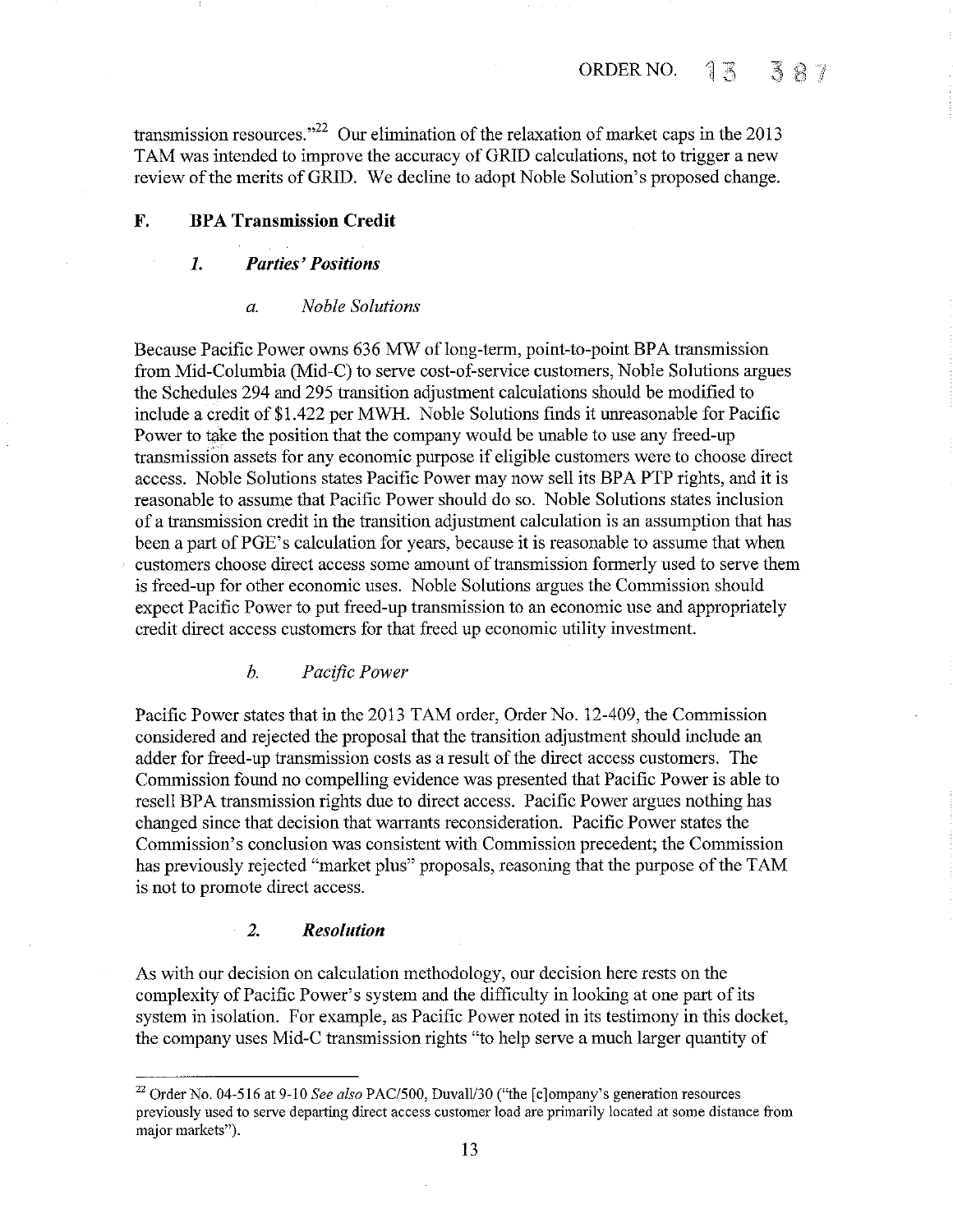440).

a kitalo a k

Oregon customers and optimize the dispatch of its system to the benefit of all retail customers."<sup>23</sup> Since the expenses associated with Mid-C transmission "are paid for by all retail customers, not just those in Oregon," Pacific Power argues "assigning a 100 percent share to a departing direct access customer would be inappropriate."<sup>24</sup> Depending on the location of the lost load, Pacific Power may also need to acquire additional transmission to deliver the freed-up generation to market. Comparisons to PGE's system do not address these differences.

We find no compelling reason to depart from our precedent. We rejected a proposal to recognize a BPA transmission credit in Order 12-409 in docket UE 245, and affrrmed the ruling on reconsideration in Order No. 13-008. We affirm our previous ruling on this issue.

<sup>23</sup>*See* PAC/500, Duvall/33.